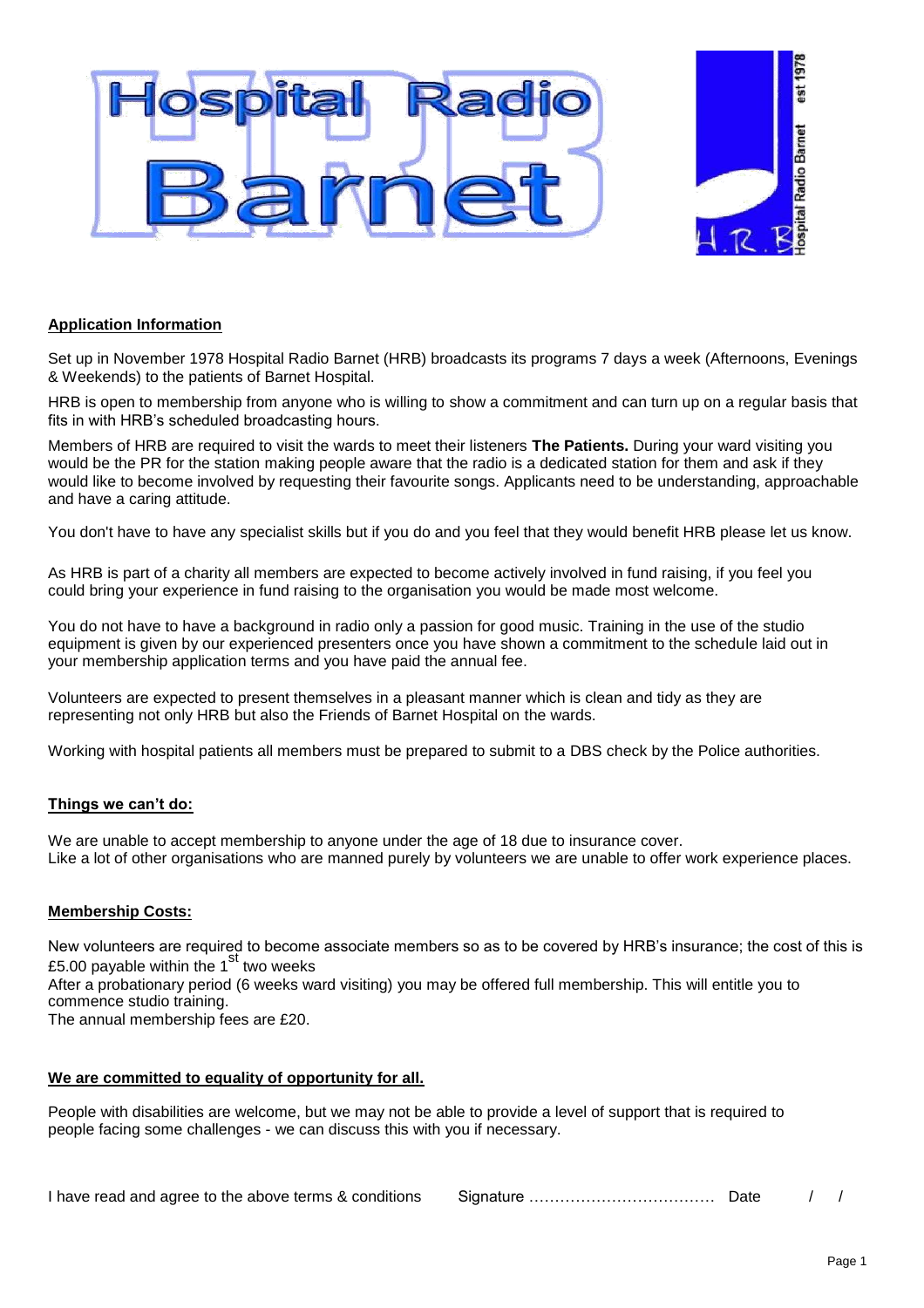## **The Application Form**

The purpose of this form is to provide us with your contact details so that we can get in touch with you, preferably by email, to arrange for an informal interview. It also helps us understand what you would like to do at HRB, which would be discussed at the interview.

Please scan this form and return it to: [martin@hrb.org.uk](mailto:martin@hrb.org.uk) and post the original to:

Recruitment & Training Officer Hospital Radio Barnet Barnet Hospital Wellhouse Lane Barnet, EN5 3DJ

(If you have not heard from us within 10 days of submitting your application, please contact us again).

#### **About You**

| Title:                  |  |
|-------------------------|--|
| <b>First Name:</b>      |  |
| Surname:                |  |
| <b>Address:</b>         |  |
| <b>Post Code</b>        |  |
| <b>Phone Numbers:</b>   |  |
| Landline Daytime        |  |
| <b>Landline Evening</b> |  |
| Email address           |  |
| Mobile                  |  |

| Date of Birth     | Day | <b>Month</b> | Year |  |
|-------------------|-----|--------------|------|--|
|                   |     |              |      |  |
| <b>Occupation</b> |     |              |      |  |

**Hospital Radio Barnet requires that you supply us with the names and addresses of two referees (not family) that may be contacted.**

| <b>Name</b> | <b>Address</b> | Tel / Email |
|-------------|----------------|-------------|
|             |                |             |
|             |                |             |

**How did you learn about Hospital Radio Barnet?**

| <b>Newspaper</b> |  | Internet |  | <b>Colleague</b> |  | Other (please state) |  |
|------------------|--|----------|--|------------------|--|----------------------|--|
|------------------|--|----------|--|------------------|--|----------------------|--|

**Have you worked in Hospital Radio or any other broadcasting medium?**

| Yes |  |
|-----|--|

**If yes please fill in details in the box below.**

**Yes No**